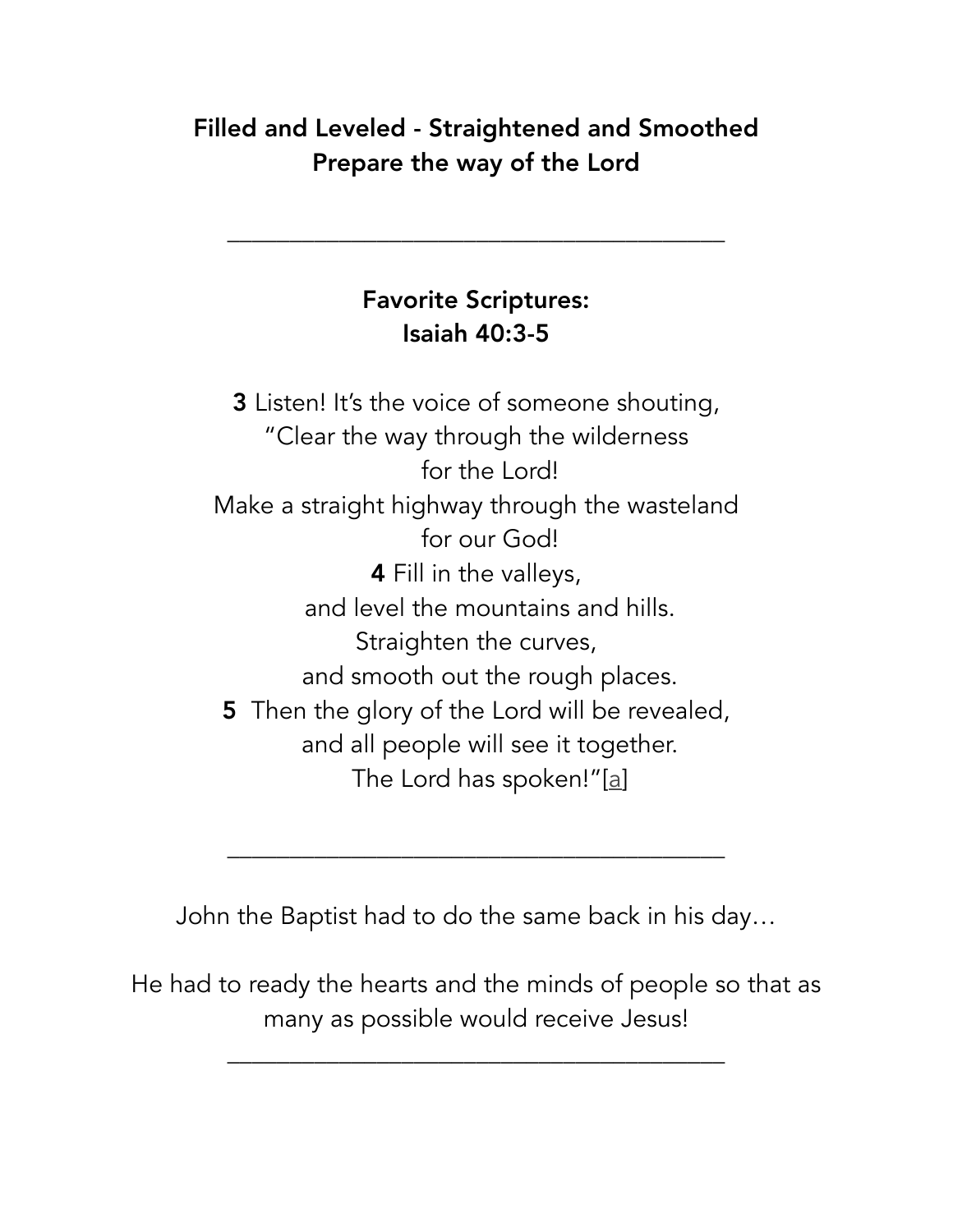#### Luke 3:3-6

**3** Then John went from place to place on both sides of the Jordan River, preaching that people should be baptized to show that they had repented of their sins and turned to God to be forgiven.

4 Isaiah had spoken of John when he said,

"He is a voice shouting in the wilderness, 'Prepare the way for the Lord's coming! Clear the road for him!

5 The valleys will be filled, and the mountains and hills made level. The curves will be straightened, and the rough places made smooth.

6 And then all people will see the salvation sent from God.'"[[c\]](https://www.biblegateway.com/passage/?search=Luke+3&version=NLT#fen-NLT-25000c)

This World needs Jesus!

\_\_\_\_\_\_\_\_\_\_\_\_\_\_\_\_\_\_\_\_\_\_\_\_\_\_\_\_\_\_\_\_\_\_\_\_\_\_\_\_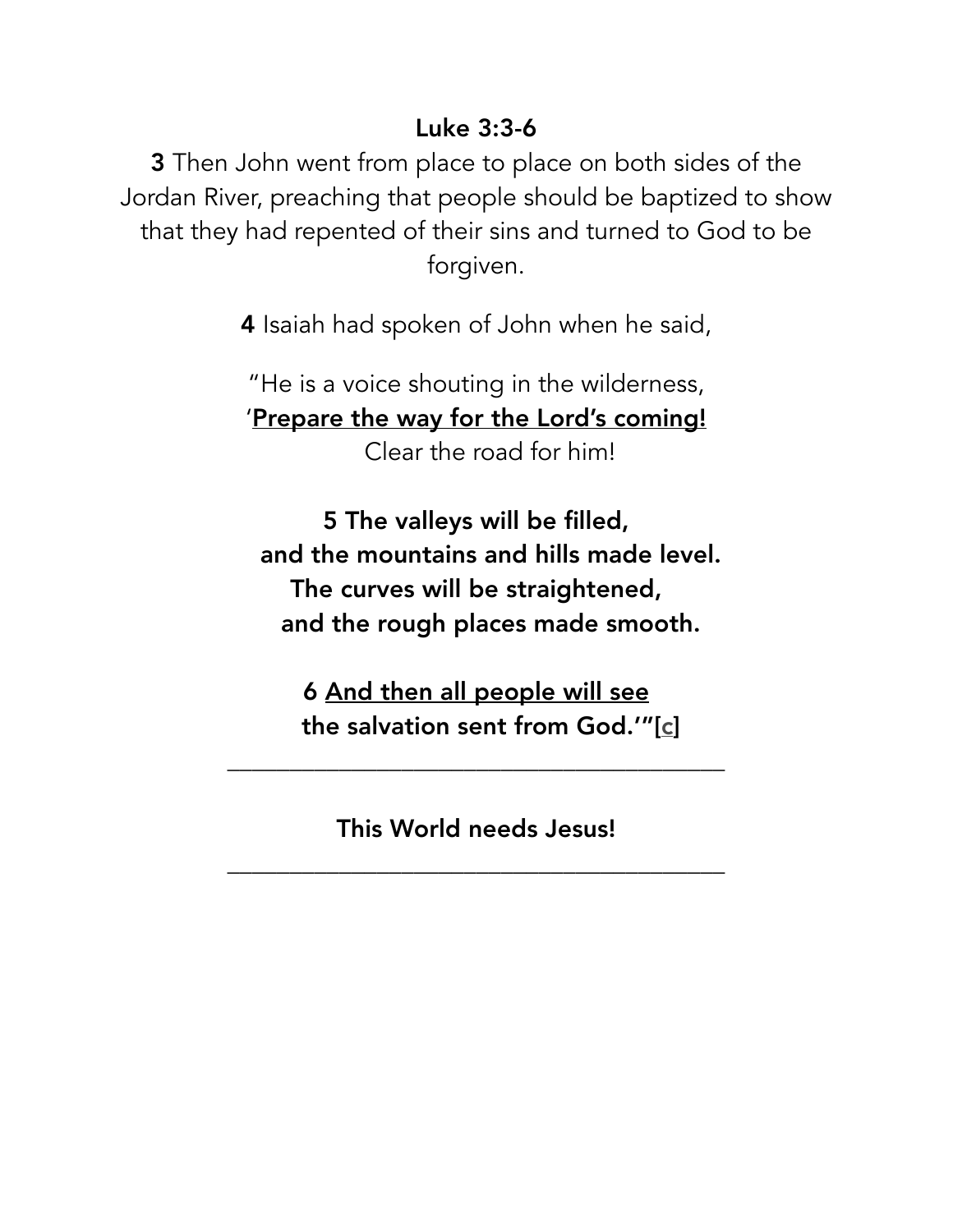#### 'Prepare the way for the Lord's coming!

We need to prepare, ready, help others understand, focus minds on the possibility, be ready to receive, teach people what to expect…

Do we know what that is?

If we believe that this world needs Jesus, what is it that He will bring that this world needs so much? And how do we ready the world for Jesus' return?

> … Verse 4 - What we need to do …Verse 6 - The Results of What We Do …The answer lies in verse 5

\_\_\_\_\_\_\_\_\_\_\_\_\_\_\_\_\_\_\_\_\_\_\_\_\_\_\_\_\_\_\_\_\_\_\_\_\_\_\_\_

## 1. Jesus restores value to the human soul.

The valleys will be filled - Lack of Self Worth

The difference between real humility and false humility?

Real humility - I can't but Jesus can - Enabling False Humility - I can't and I will never be able to - Disabling

# What do you display?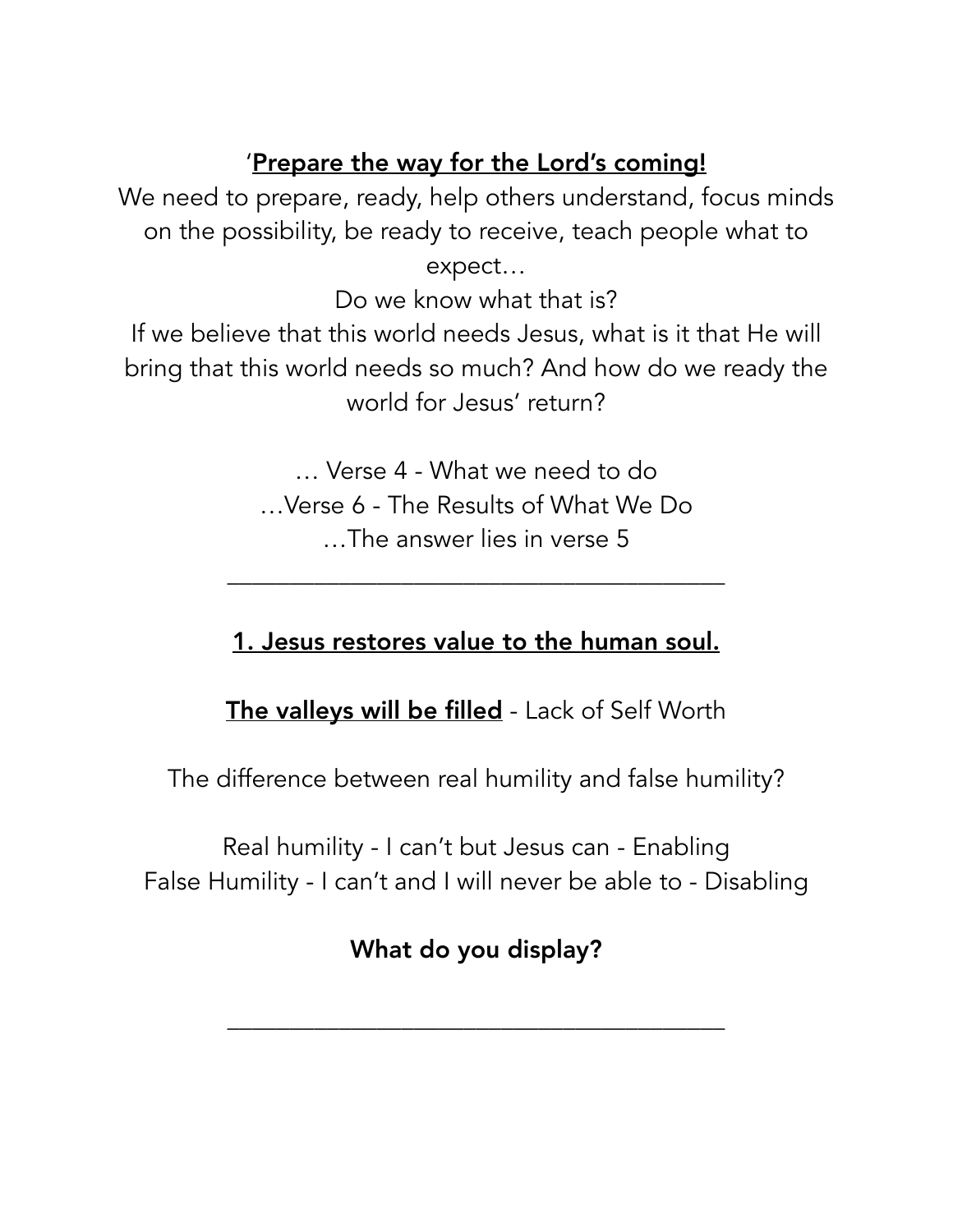# 2. Jesus restores the balance of true authority

#### …and the mountains and hills made level. - Pride

Next to Jesus - pride always flee's Peter, Pontius Pilate, The Pharisees

You can't have authority unless you are under authority.

Matthew 8:5-13 The Faith of the Centurion

The world has taken on authority over matters they do not have jurisdiction. Humanity behaves as if they are the only authority. (Rights)

What do you display?

\_\_\_\_\_\_\_\_\_\_\_\_\_\_\_\_\_\_\_\_\_\_\_\_\_\_\_\_\_\_\_\_\_\_\_\_\_\_\_\_

## 3. Jesus simplifies with Truth

### The curves will be straightened... - Confusion

You can't see the beginning and the end when there is a curve in the way.

Theories, opinions, constructs, hypothesis - all to confuse the simplicity of a life with Jesus.

## What do you display?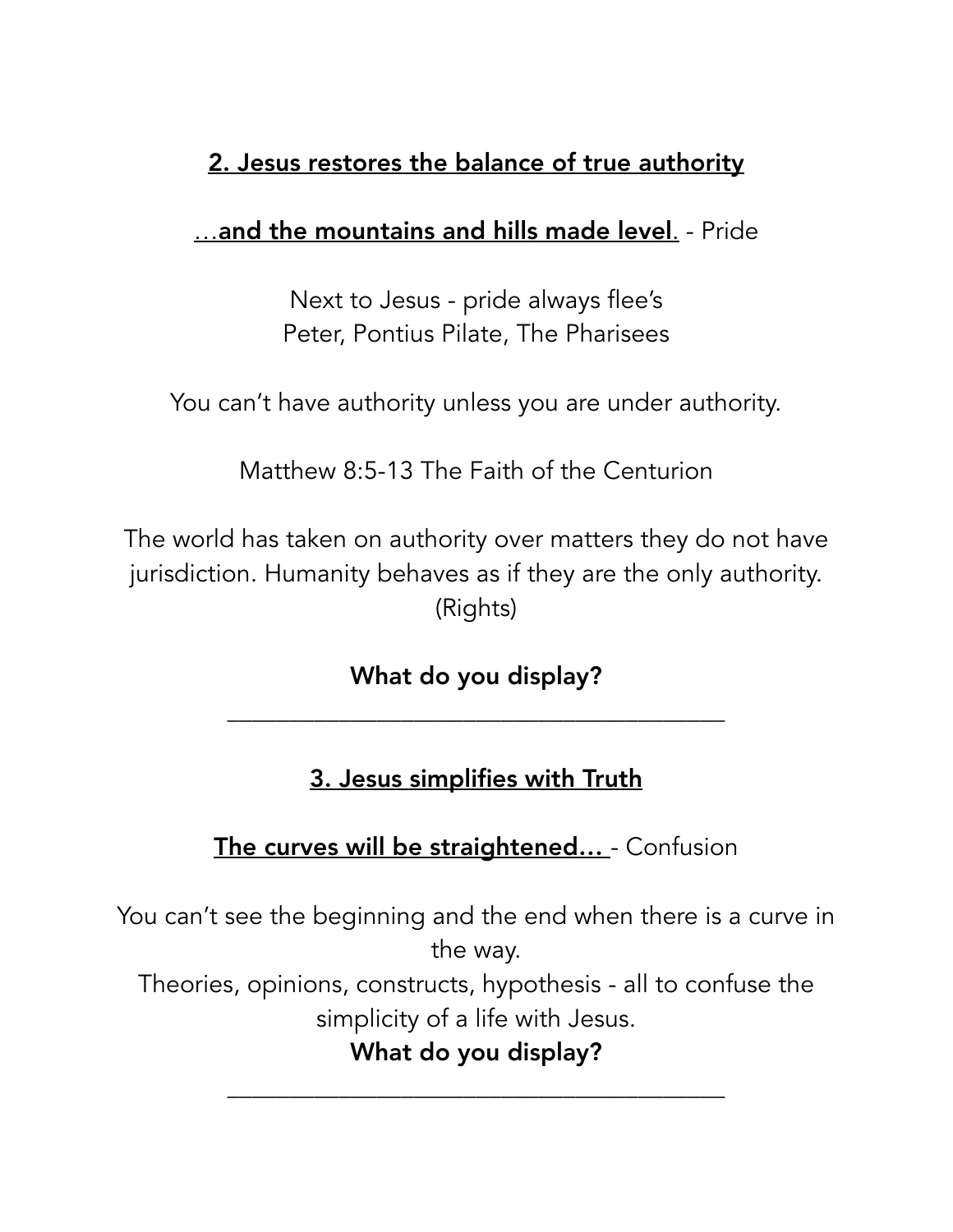### 4. Jesus brings grace to all situations

### ...and the rough places made smooth. - Grace

Wrong and right is an argument that was initiated at humanity worse moment.

Grace is so much more effective at creating unity, understanding and displaying the divine quality of love…

We even have grace to journey through difficult times...

How we take on challenges could be an attribute of the preparation we are making for Jesus' return.

## What do you display?

\_\_\_\_\_\_\_\_\_\_\_\_\_\_\_\_\_\_\_\_\_\_\_\_\_\_\_\_\_\_\_\_\_\_\_\_\_\_\_\_

The Story of the Virgins… (Matthew 25:1-13) What do you display?